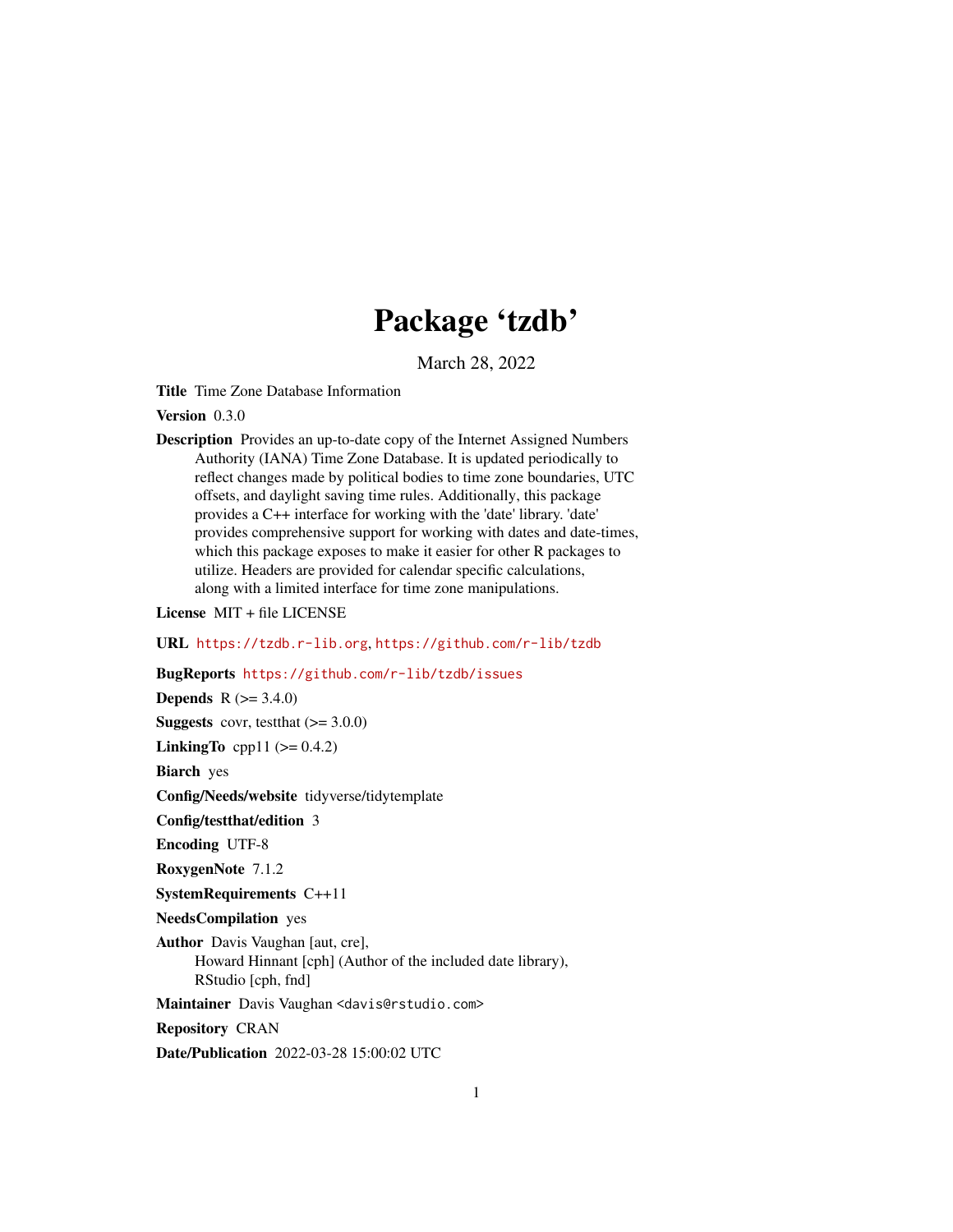## <span id="page-1-0"></span>R topics documented:

| Index | -5 |  |
|-------|----|--|
|       |    |  |
|       |    |  |
|       |    |  |
|       |    |  |

tzdb\_initialize *Initialize tzdb for usage in other packages*

#### Description

tzdb\_initialize() is intended to be called from a client package's .onLoad() as tzdb::tzdb\_initialize() to ensure that the tzdb package has been loaded.

The function itself doesn't do anything. It is instead called for the side-effect of loading the tzdb package. This does two things:

- The tzdb .onLoad() hook is run, which sets the path to the time zone database.
- The callables in tzdb are registered, which allows them to be called from other packages.

#### Usage

tzdb\_initialize()

#### Details

There are alternative ways to ensure that tzdb is loaded. A client package can alternatively import a function from tzdb into its package with the @importFrom tag, or can call requireNamespace("tzdb",quiet = TRUE) from its .onLoad().

#### Value

NULL, invisibly.

#### Examples

tzdb\_initialize()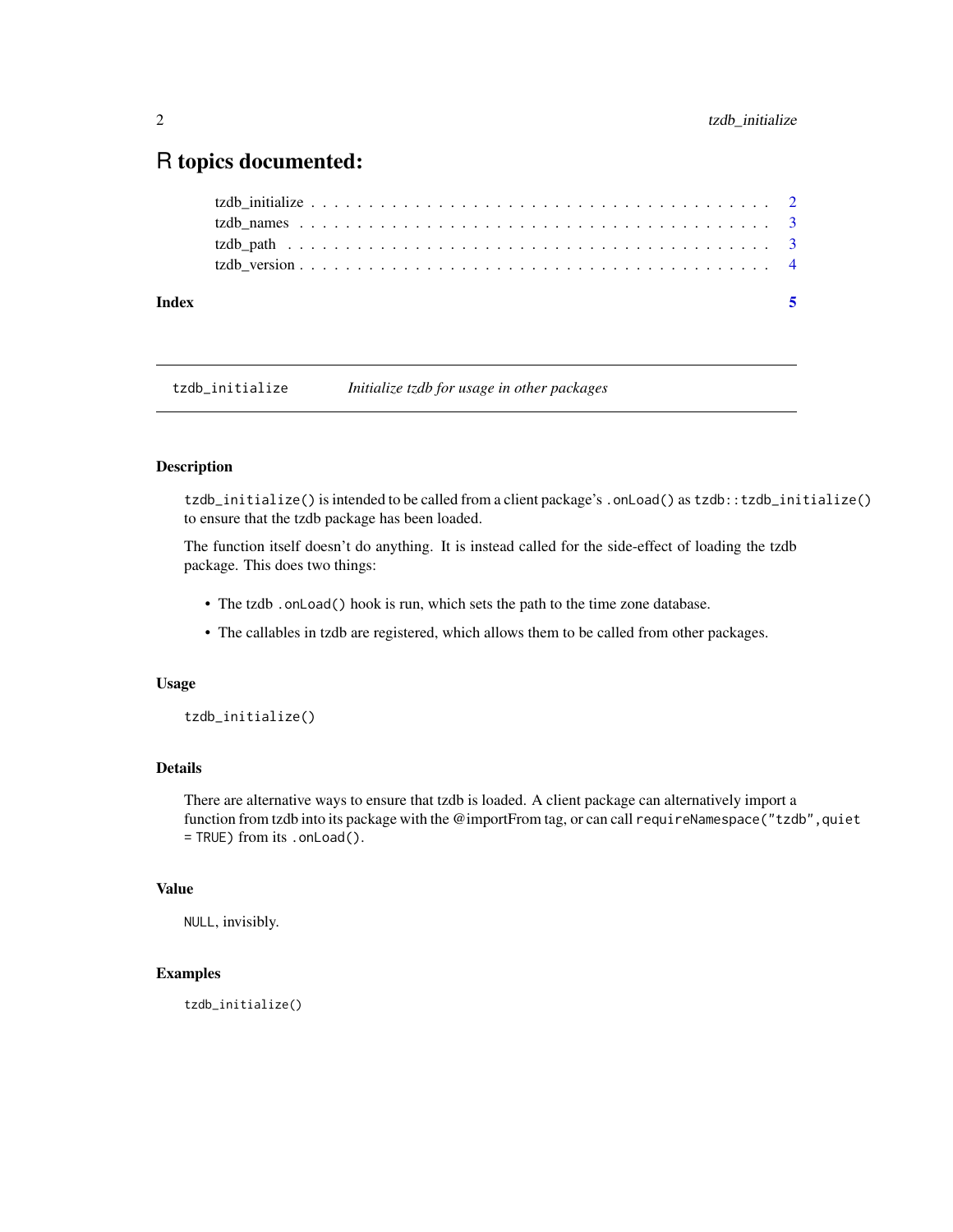<span id="page-2-0"></span>

#### Description

tzdb\_names() returns the time zone names found in the database.

#### Usage

tzdb\_names()

#### Value

A character vector of zone names.

#### Examples

tzdb\_names()

tzdb\_path *Retrieve the path to the time zone database*

#### Description

Retrieve the path to the time zone database

#### Usage

```
tzdb_path(type)
```
#### Arguments

type [character(1)] The type of time zone database to return the path for. Currently only "text" is supported.

#### Value

A single string containing the path to the database.

#### Examples

tzdb\_path("text")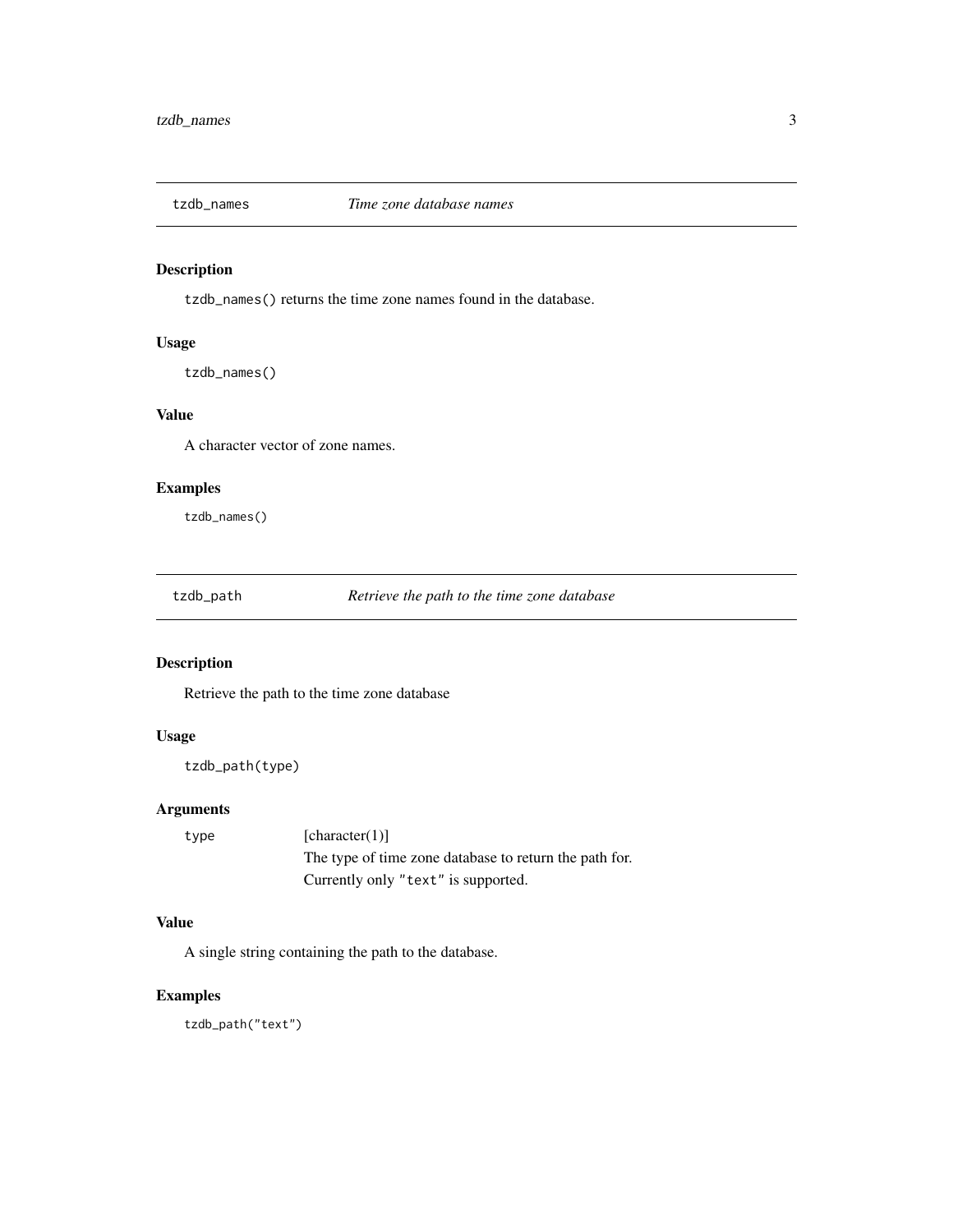<span id="page-3-0"></span>

### Description

tzdb\_version() returns the version of the time zone database currently in use.

#### Usage

tzdb\_version()

#### Value

A single string of the database version.

#### Examples

tzdb\_version()